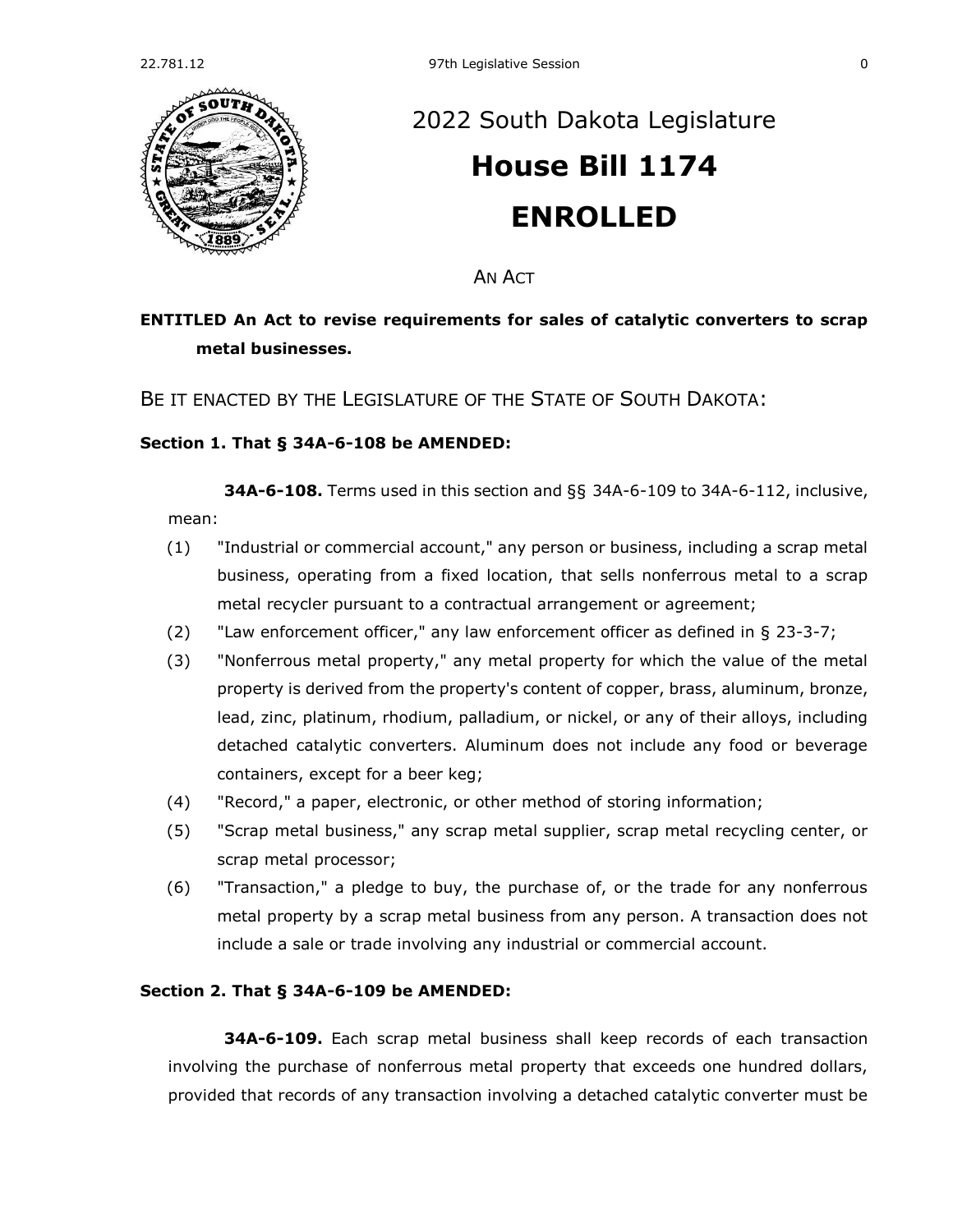kept regardless of purchase price. The scrap metal business shall be able to produce an accurate and legible record of each transaction involving nonferrous metal property at the location where the scrap metal is purchased. The records shall contain the following:

- (1) Date, location, and value of the transaction;
- (2) Signature of the person selling the nonferrous metal property;
- (3) Name, street address, city, and state of the seller;
- (4) Photocopy of the seller's current driver license or other government issued picture identification card;
- (5) A description of the predominant types of nonferrous metal property involved in the transaction, including the weight, quantity, or volume of the scrap nonferrous metal; and
- (6) Name of the employee representing the scrap metal business in the transaction.

### **Section 3. That chapter [34A-6](https://sdlegislature.gov/Statutes?Statute=34A-6) be amended with a NEW SECTION:**

Only a scrap metal business with a valid state sales tax license may purchase a detached catalytic converter.

A person may not purchase, trade for, or pledge to buy a detached catalytic converter, or offer or advertise to purchase, trade for, or pledge to buy a detached catalytic converter, unless the person follows the requirements under §§ [34A-6-108](https://sdlegislature.gov/Statutes?Statute=34A-6-108) to [34A-6-112,](https://sdlegislature.gov/Statutes?Statute=34A-6-112) inclusive.